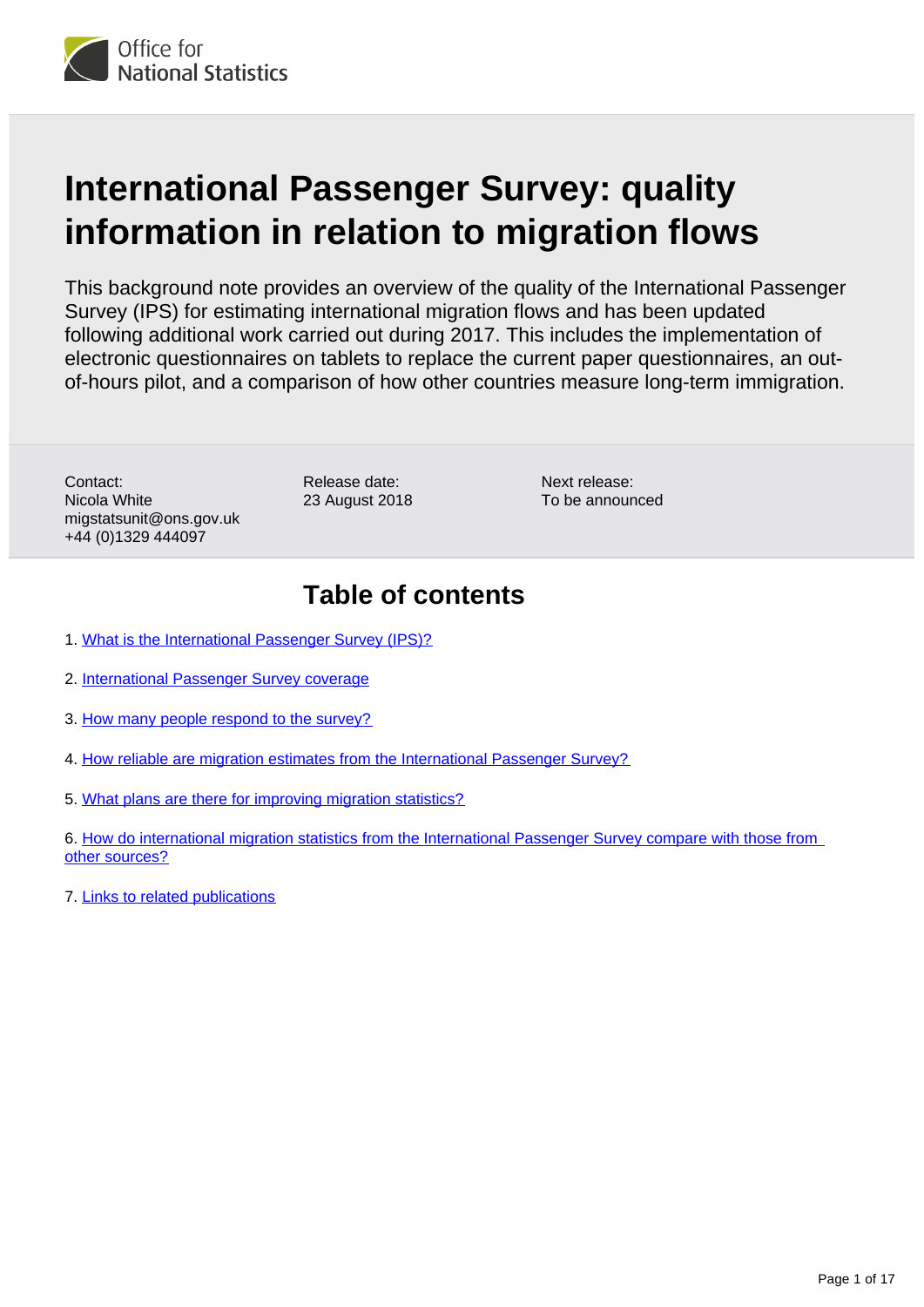## <span id="page-1-0"></span>**1 . What is the International Passenger Survey (IPS)?**

The [International Passenger Survey \(IPS\)](http://www.ons.gov.uk/ons/about-ons/get-involved/taking-part-in-a-survey/information-for-households/a-to-z-of-household-and-individual-surveys/international-passenger-survey/index.html) is a continuous survey carried out by Office for National Statistics (ONS) since 1961. The questionnaire is used to collect (around 800,000) face-to-face interviews from a random sample of passengers to identify migrants as they enter or leave the UK. The data produced by the survey are the main source of information to measure international migration to the UK. However, the survey has a much wider purpose and is used to understand visitor characteristics, tourism trends, spending in the UK and abroad and the effect of tourism on the UK economy.

This report provides supporting information about the survey methodology and operations, and provides links to further information for a better understanding of how IPS data are used to produce Long-Term International Migration (LTIM) estimates.

## <span id="page-1-1"></span>**2 . International Passenger Survey coverage**

The International Passenger Survey (IPS) is carried out 362 days a year and approximately 90% of passengers entering and leaving the UK have a chance of being selected for an interview. The remainder are passengers travelling:

- via smaller airports and seaports with fewer passengers
- arriving to or departing from airports at night, between approximately 10:00pm and 6:00am; outside the normal IPS interviewing hours

The IPS covers all major airports, seaports and the Channel Tunnel but does not interview passengers travelling across the land border between the Republic of Ireland and Northern Ireland, or passengers travelling on international cruises (including cruise departures, terminations and port-of-call visits)  $^1$ .

Figure 1 shows each port at which IPS interviewing currently takes place.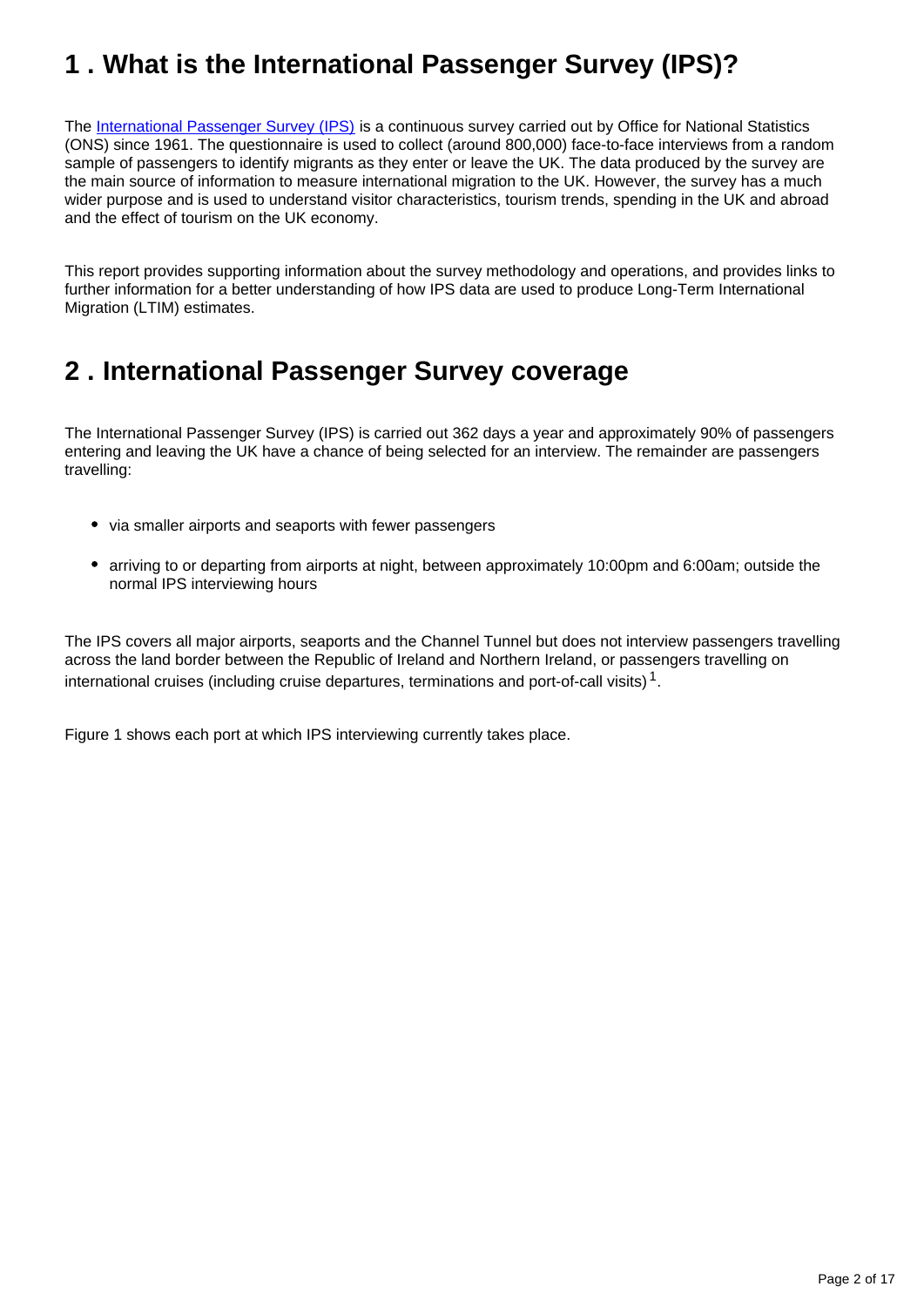





**Source: Office for National Statistics – International Passenger Survey**

**Notes:**

1. Folkestone (Cheriton) is where passengers and interviewers embark for Eurotunnel; it is not a Eurostar station.

Table 1 shows that most UK passenger traffic is covered by the International Passenger Survey (90%). Coverage varies throughout the year and by the type of port (air, sea and tunnel). Coverage is calculated as the proportion of sampled traffic divided by total traffic as supplied by the Civil Aviation Authority (CAA), Department for Transport, Eurostar and Eurotunnel.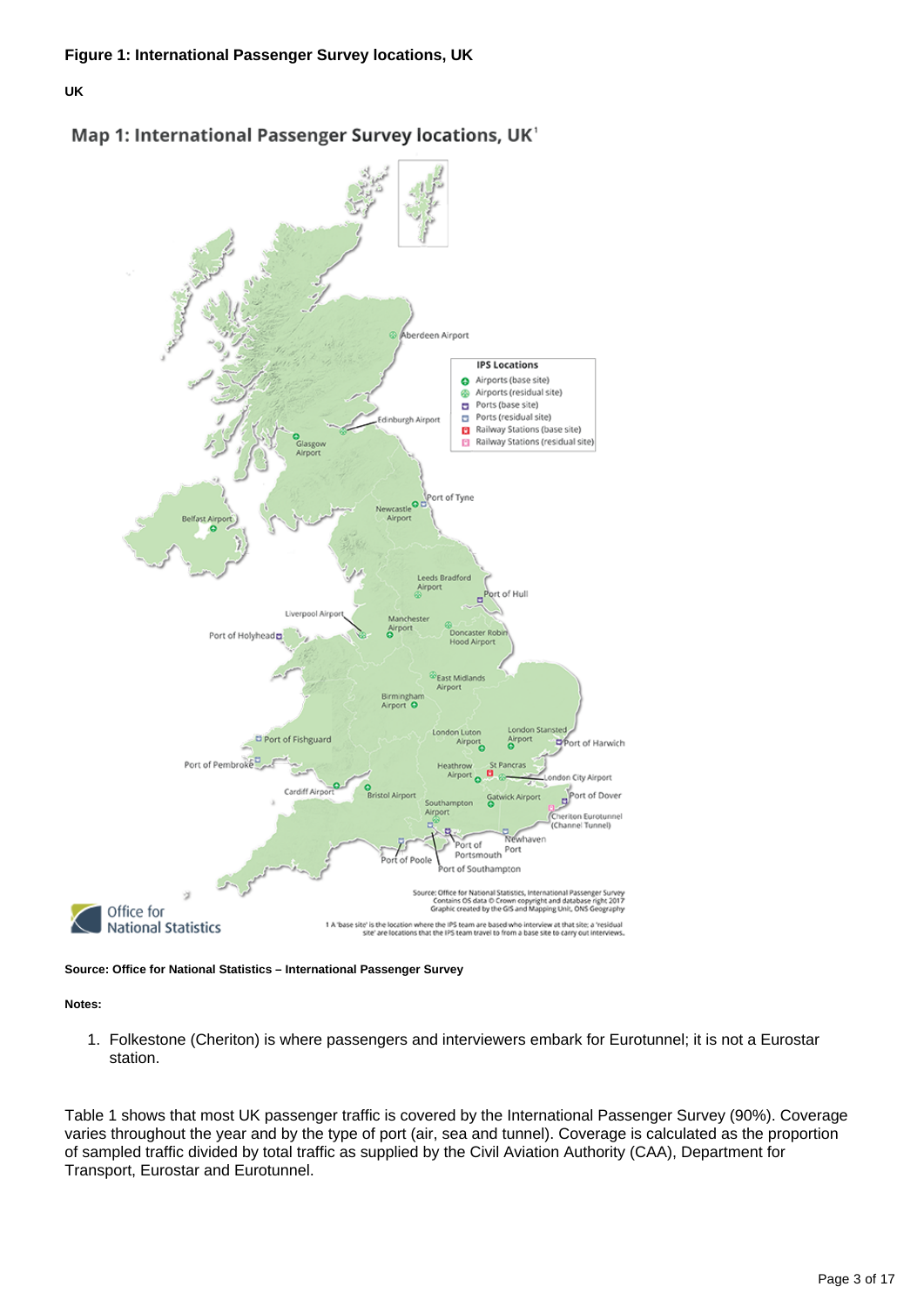#### **Table 1: Proportions of passengers who were subject to sampling by the International Passenger Survey 2016, by route and quarter**

| Route  | Quarter 1 (Jan to<br>Mar) | Quarter 2 (Apr to<br>June) | Quarter 3 (July to<br>Sept) | Quarter 4 (Oct to<br>Dec) | Total |
|--------|---------------------------|----------------------------|-----------------------------|---------------------------|-------|
| Air    | 92.20%                    | 87.10%                     | 86.50%                      | 90.40% 88.60%             |       |
| Sea    | 97.70%                    | 96.30%                     | 95.20%                      | 95.70% 96.00%             |       |
| Tunnel | 100.00%                   | 97.90%                     | 98.00%                      | 97.80% 98.40%             |       |
| Total  | 93.30%                    | 88.80%                     | 88.10%                      | 91.40% 90.00%             |       |

Source: Civil Aviation Authority, Department for Transport, Eurostar and Eurotunnel.

Sampling is most complete on Channel Tunnel routes (98%), followed by sea routes (96% across the year) and air routes (around 89% across the year). Air traffic coverage is slightly lower during Quarter 2 (Apr to June) and Quarter 3 (July to Sept) than during Quarter 1 (Jan to Mar) and Quarter 4 (Oct to Dec). This may relate to seasonal changes in flight times and routes throughout the year. Only a small proportion of overall passenger flows are by sea and the Channel Tunnel (less than 18%), so the remainder of the analysis included in this background note focuses mainly on air passengers.

### **Comparison of International Passenger Survey data and Civil Aviation Authority data**

The Civil Aviation Authority (CAA) collects data on activity from approximately 60 UK airports, including passenger numbers. This section presents comparisons between CAA data and weighted IPS data. Weighting is applied to IPS data to ensure that the sampled respondents in the survey represent the total traffic by port and by direction. The weighting process is also designed to compensate for not interviewing at certain ports and at certain times of the day, for example, between 10:00pm and 6:00am, in the survey sample.

Analysis of CAA and IPS data shows the proportions of passengers on flights between the UK and country groups' airports to compare the distributions by country group of flight origin and destination.

Table 2 shows few differences in distribution, since the proportions of passengers in the IPS estimates by origin and destination countries are similar to those shown in CAA data for the groupings presented. The proportions vary slightly across country groupings; for example, the CAA data show 1.6% of passengers on flights to or from EU2 countries, while the IPS estimates show 1.8% of passengers to or from EU2 countries. Likewise for EU8 countries, these proportions are 6.1% and 6.8% respectively.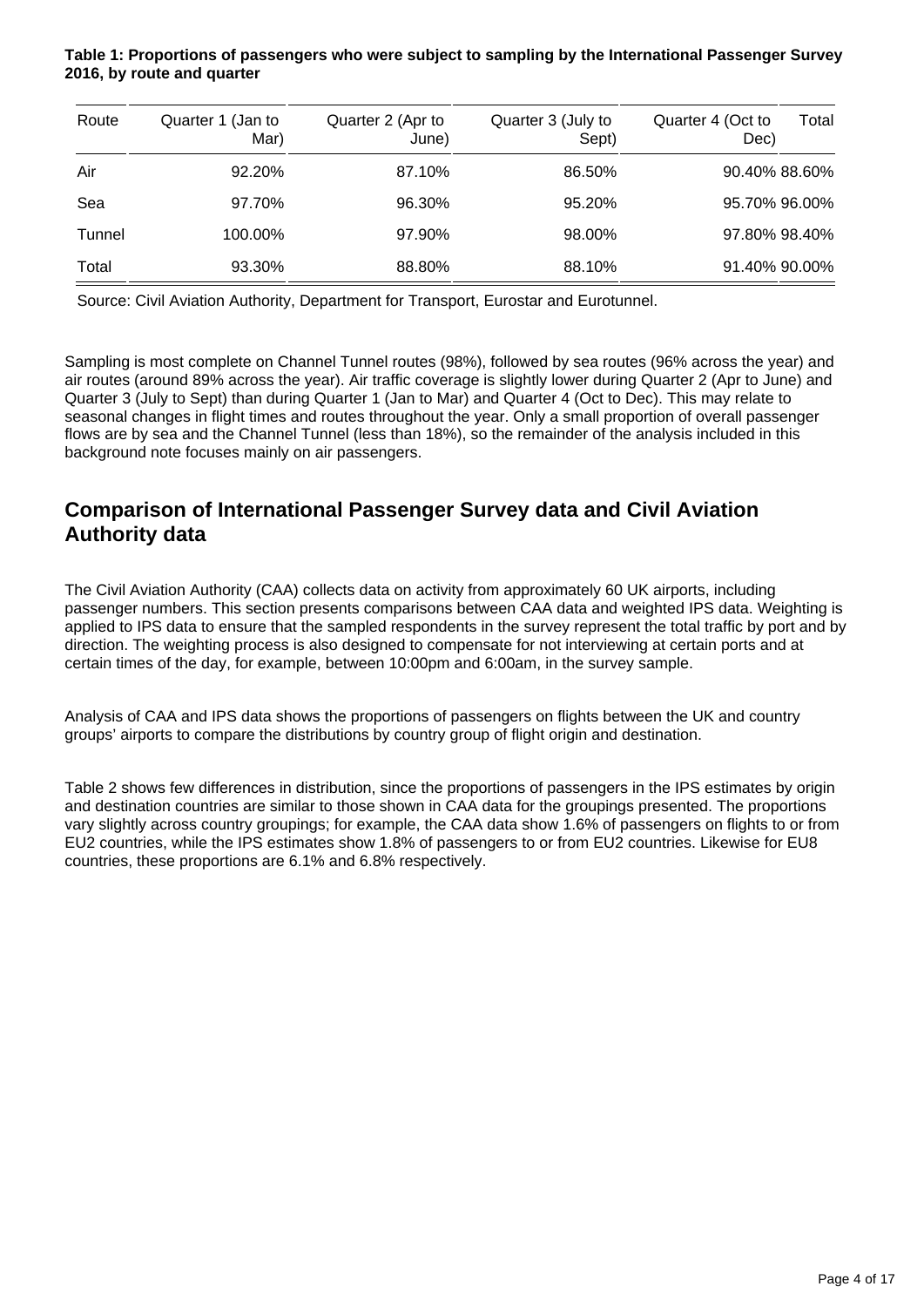#### **Table 2: Proportions of passengers in the International Passenger Survey compared to Civil Aviation Authority data 2016, arrivals and departures combined**

| Country group   | Proportions of passengers recorded by<br>CAA <sup>1</sup> | Proportions of passengers in IPS<br>(weighted) |
|-----------------|-----------------------------------------------------------|------------------------------------------------|
| EU <sub>2</sub> | 1.6                                                       | 1.8                                            |
| EU8             | 6.1                                                       | 6.8                                            |
| <b>EU15</b>     | 57.7                                                      | 56.8                                           |
| Other $EU^2$    | 2.4                                                       | 2.3                                            |
| Non-EU          | 32.2                                                      | 32.2                                           |
| Total           | 100                                                       | 100                                            |

Source: Civil Aviation Authority and Office for National Statistics, International Passenger Survey.

Notes:

- 1. \*Other EU consists of Cyprus, Malta and Croatia.
- 2. \*\*Excluding internal flights, Channel Islands and Isle of Man.

### **What about passengers who travel by coach?**

Passengers arriving by coach at UK seaports are either interviewed on arrival at a UK seaport, or on the ship. Since November 2015, migrants arriving by coach via the France-Portsmouth route are interviewed on arrival in Portsmouth. Prior to this, arrival interviews on this route were also conducted on departure from French quayside. Otherwise, passengers are sampled quayside at other ports, onboard the ferry or Eurotunnel train (Dover-Calais or Dunkirk and Eurotunnel routes to or from Cheriton). The choice between these methods is made on practical grounds, including cost, safety and permission by the ferry company.

Where interviews are conducted quayside or onboard the Channel Tunnel Shuttle with coach passengers, it is down to the discretion of the driver whether to allow IPS interviewers to board the coach and interview passengers. Feedback from interviewers indicates that this is not a frequent problem and there are high response rates on these routes.

### **Are we missing long-term migrants by not interviewing at night?**

The IPS does not typically interview air passengers between 10:00pm and 6:00am. Since total passenger numbers from the CAA are used in the weighting process for these passengers, not interviewing passengers who travel at night is only a problem if the relative number and characteristics of those travelling during interviewing hours ("in-hours") are different to those travelling "out-of-hours". The IPS is periodically reviewed to ensure it provides accurate estimates of international migration estimates. The recent work on reviewing the out-of-hours traffic will be discussed later in this section.

The number of passengers arriving and departing outside IPS interviewing hours can be analysed using CAA data. For the purpose of this analysis a standard assumption was made that it takes approximately 45 minutes to get to the IPS counting line on arrival in the UK, or that passengers will cross the line 45 minutes before their flight takes off. Therefore, all the flights landing between 09:15pm and 05:15am and taking off between 10:45pm and 06:45am are treated as out-of-hours traffic.

Table 3 shows the percentage of passengers that arrived and departed out of hours. Also, it should be noted that the CAA data include passengers from airports that are not sampled by IPS due to low traffic flow, but the weighted IPS figures account for those passengers.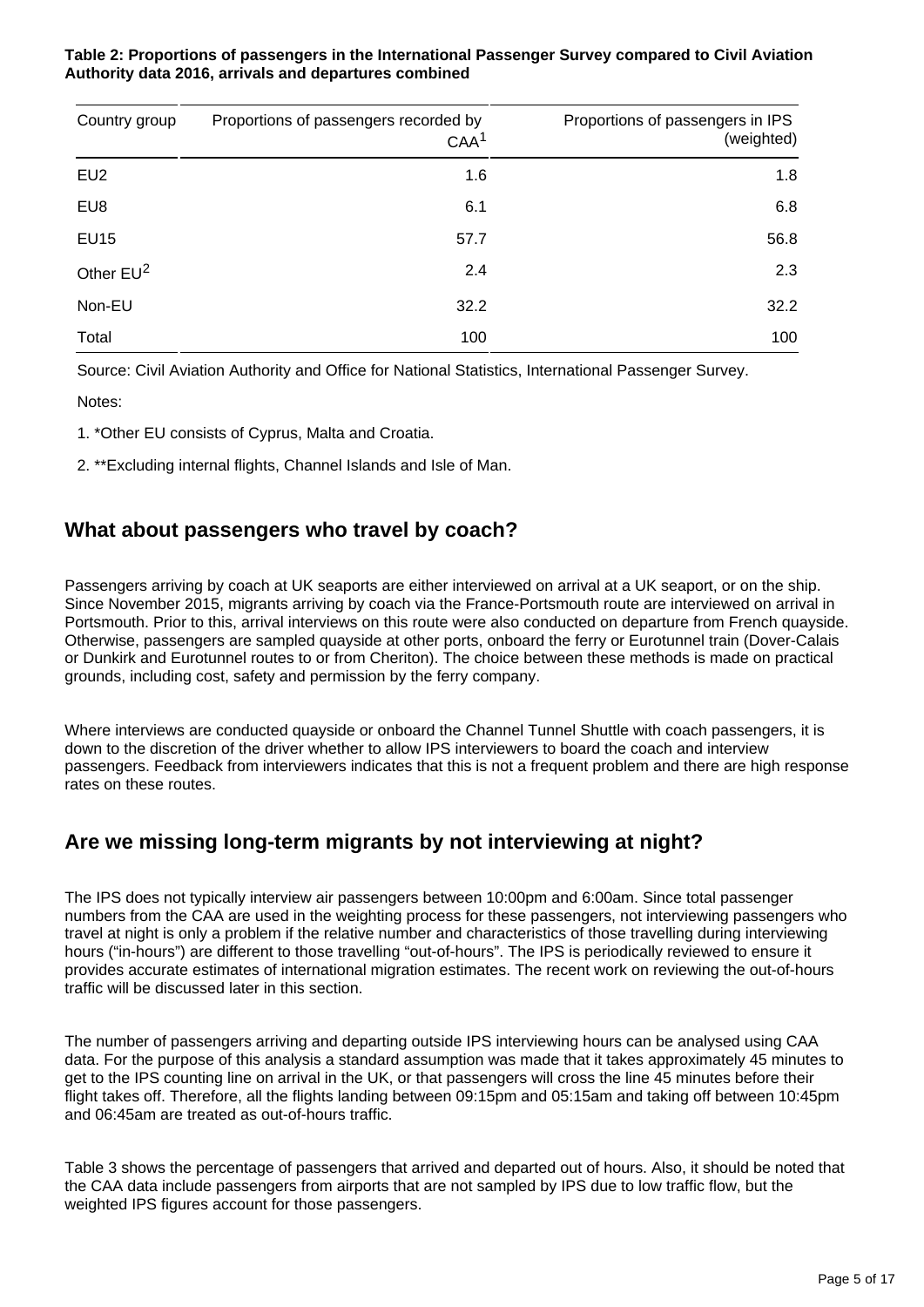|                       |                         | Arrivals                    |                    | Departures              |                             |                    |  |
|-----------------------|-------------------------|-----------------------------|--------------------|-------------------------|-----------------------------|--------------------|--|
| Country<br>Group      | In hours<br>(thousands) | Out-of-hours<br>(thousands) | % Out-of-<br>hours | In hours<br>(thousands) | Out-of-hours<br>(thousands) | % Out-of-<br>hours |  |
| EU <sub>2</sub>       | 1,576                   | 269                         | 15%                | 1,518                   | 253                         | 14%                |  |
| EU8                   | 5,754                   | 1,184                       | 17%                | 6,262                   | 653                         | 9%                 |  |
| <b>EU15</b>           | 54,327                  | 10,800                      | 17%                | 55,165                  | 9,794                       | 15%                |  |
| Other EU <sup>1</sup> | 1,734                   | 928                         | 35%                | 2,167                   | 501                         | 19%                |  |
| Non-EU                | 32,291                  | 4,243                       | 12%                | 34,788                  | 1,262                       | 4%                 |  |
| Missing <sup>2</sup>  | 9                       | 1                           | 13%                | 7                       | 3                           | 32%                |  |
| Total                 | 95,691                  | 17,425                      | 15%                | 99,907                  | 12,467                      | 11%                |  |

**Table 3: Number and percentages of passengers arriving and departing out-of-hours UK, 2016**

Source: Civil Aviation Authority (CAA).

Notes:

1. \*Other EU consists of Cyprus, Malta and Croatia.

2. \*\* There is a small number of missing data due to incomplete records in the CAA data or incomplete matching of IATA airport codes

Table 3 shows that overall, 15% of arriving passengers and 11% of departing passengers are not sampled by the IPS due to being out-of-hours. For all country groups, a slightly higher proportion of arriving passengers are more likely to travel out-of-hours than to depart out-of-hours. Similarly to site coverage, these figures vary by the country of origin or destination of the flight.

Other EU countries (Cyprus, Malta and Croatia) had the highest proportions of out-of-hours arrivals, followed by EU8, EU15 and EU2 countries. Non-EU countries had the lowest proportion of out-of-hours arrivals and the lowest proportion of out-of-hours departures (12% and 4% respectively). It is important to note that this is not how the coverage rates presented in Table 1 are calculated because not all CAA passengers are eligible for interview. For example, passengers who do not embark from the plane or who do not go through the security are classified as ineligible in the IPS methodology. It is not possible to separate out these passengers by area of origin or destination.

Table 4 shows further analysis of CAA data, broken down by the hour of passenger arrival.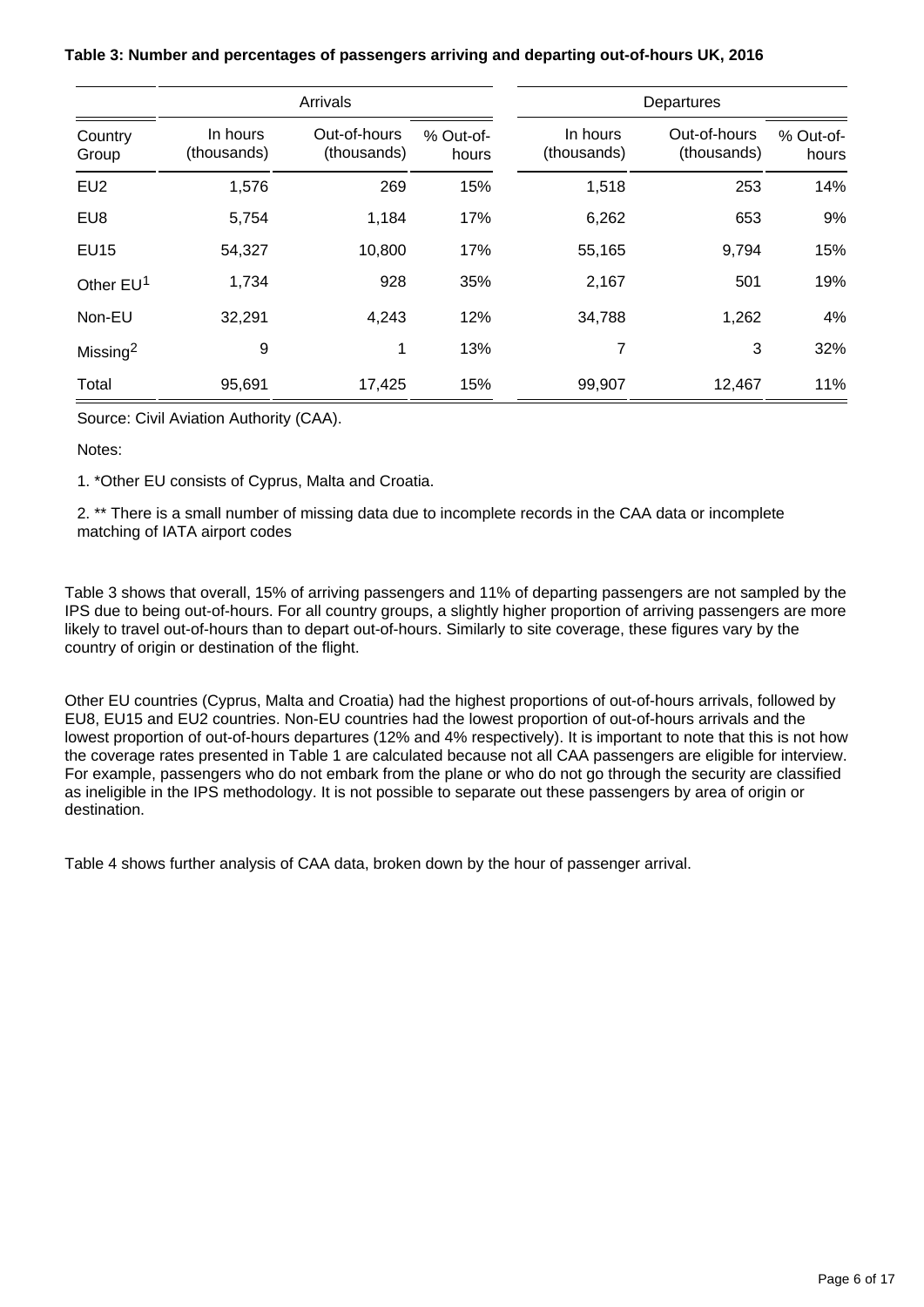| In hours                 |                                      | Out-of-hours                         |                    |             |                    |                                                                       |                    |                    |                               |
|--------------------------|--------------------------------------|--------------------------------------|--------------------|-------------|--------------------|-----------------------------------------------------------------------|--------------------|--------------------|-------------------------------|
| Country<br>group         | 05:15am to<br>09:14pm<br>(thousands) | 09:15pm to 5:<br>14am<br>(thousands) | 09:<br>10:<br>59pm | 11:<br>59pm | 12:<br>11: 12:59am | 01:<br>15pm to 00pm to 00am to 00am to 00am to 00am to<br>01:<br>59am | 02:<br>02:<br>59am | 03:<br>03:<br>59am | 04:<br>00am to<br>05:<br>14am |
| EU <sub>2</sub>          | 1,576                                | 269                                  | 65%                | 11%         | 3%                 | 4%                                                                    | 6%                 | 5%                 | 6%                            |
| EU8                      | 5,754                                | 1,184                                | 74%                | 21%         | 3%                 | 1%                                                                    | $0\%$              | 0%                 | 1%                            |
| <b>EU15</b>              | 54,327                               | 10,800                               | 62%                | 19%         | 11%                | 4%                                                                    | 2%                 | $1\%$              | 1%                            |
| Other<br>EU <sup>1</sup> | 1,734                                | 928                                  | 31%                | 27%         | 25%                | 12%                                                                   | 3%                 | 2%                 | 0%                            |
| Non-EU                   | 32,291                               | 4,243                                | 26%                | 9%          | 6%                 | 4%                                                                    | 2%                 | 7%                 | 46%                           |
| Missing                  | 9                                    | 1                                    | 98%                | 0%          | 1%                 | 0%                                                                    | $0\%$              | 0%                 | 1%                            |
| Total                    | 95,691                               | 17,425                               | 53%                | 17%         | 10%                | 4%                                                                    | 2%                 | 2%                 | 12%                           |

#### **Table 4: Proportions of passengers arriving out-of-hours by time, UK, 2016**

Source: Civil Aviation Authority (CAA).

#### Notes:

1. \*Other EU consists of Cyprus, Malta and Croatia

Table 4 shows that the majority of out-of-hours passengers arrived on flights landing between 09:15pm and 11: 59pm (70%). It also shows that 46% of the non-EU out-of-hours passengers arrived between 04:00am and 05: 14am. Overall, the number of passengers arriving out-of-hours decrease each hour through the night and increase again between 04:00am and 05:14am.

### **Out-of-hours pilot**

The IPS sample is periodically reviewed to ensure that it is representative, because it is possible that flight patterns may change, but also that the number and characteristics of passengers arriving or departing out-ofhours may be different from those arriving or departing the UK during normal interview hours. The IPS currently covers approximately 16 hours of passenger traffic between 6:00am and 10:00pm.

Since January 2017 "extended" shifts have been operating, which extend the evening shifts to later hours. The selected shifts have been extended until midnight, or until passengers from the final flight of the day have crossed the IPS counting line. So far the study has focused on arrivals and is designed to test whether the proportions and characteristics of out-of-hours passengers differ from those covered by current interviewing hours.

Early findings from the pilot so far suggest that a very small number of migrants arriving after 10:00pm have been sampled in the IPS since January 2017. The work on reviewing the out-of-hours traffic will continue until the end of 2017 with the aim of reporting results in early 2018.

#### **How many people does the International Passenger Survey collect information from?**

In total, around 800,000 IPS interviews are conducted each year with passengers as they enter or leave the UK. This represents around 0.34% of the over 240 million passengers eligible for the survey who pass through UK ports each year. Of these, between 3,000 and 4,000 interviewees are identified as long-term international migrants, although the numbers vary from year to year (Figure 2).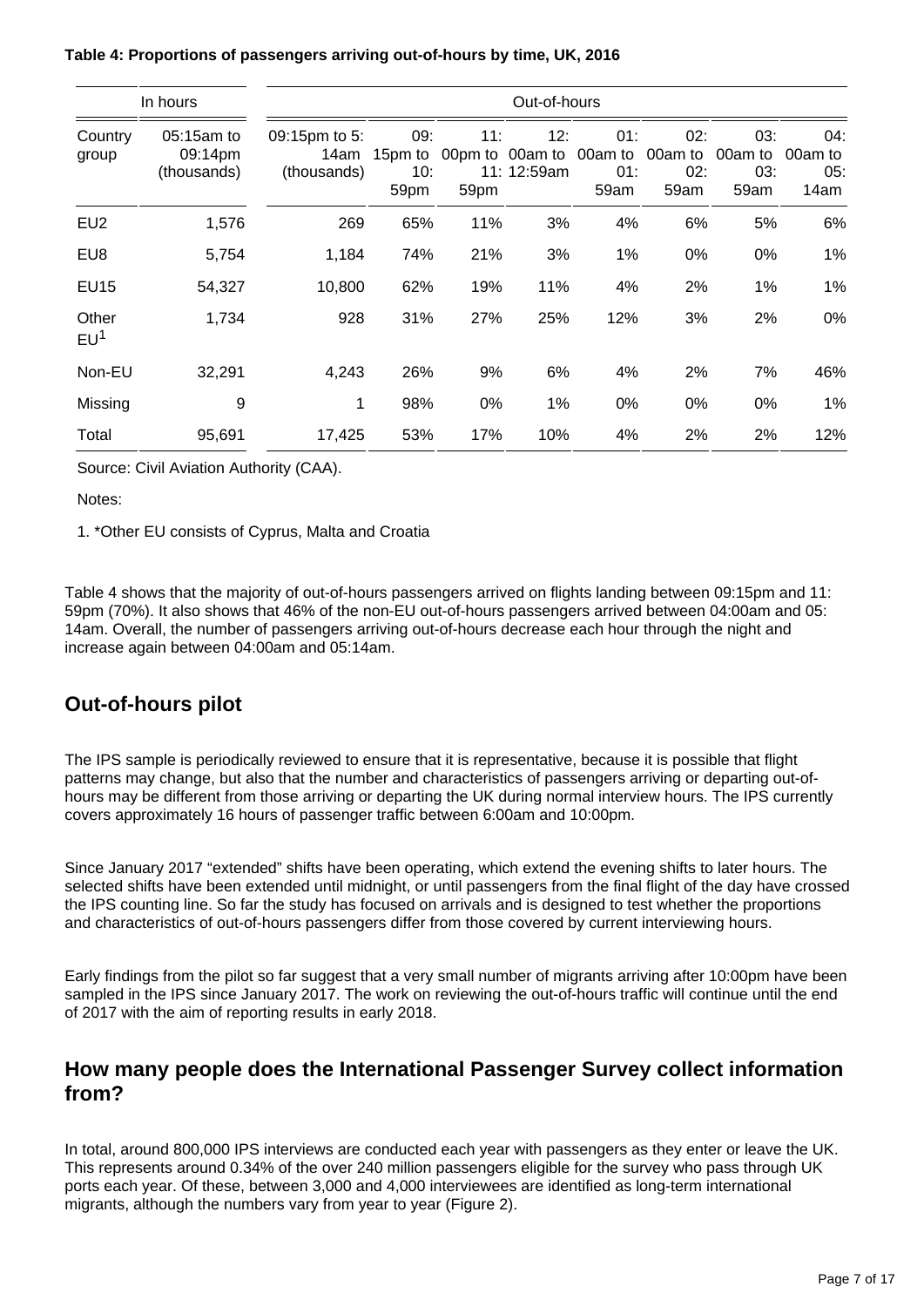The number of long-term migrant outflow contacts increased considerably in 2007, following the recommendation of the [Port Survey Review](http://www.ons.gov.uk/ons/guide-method/method-quality/imps/msi-programme/working-groups/entry-and-exit-working-group/port-survey-review-stage-two-final-technical-report.pdf) to establish migration filter shifts<sup>2</sup> for emigration. Migration filter shifts were discontinued in 2009, but numbers of migrant contacts were largely maintained by increasing the proportion of passengers in regular IPS shifts who are asked questions to determine their intentions to migrate (travel and tourism participants are sub-sampled from respondents who are not migrants).

#### **Figure 2: Number of long-term migrant contacts in the International Passenger Survey, inflows and outflows**

#### **UK, 2006 to 2016**

### Figure 2: Number of long-term migrant contacts in the International Passenger Survey, inflows and outflows

UK. 2006 to 2016



#### **Source: Office for National Statistics, Table 1.02, Long Term International Migration 1 Series**

Figure 2 shows that the number of long-term migrant contacts sampled by the IPS has decreased in recent years, particularly for outflows. Lower numbers of contacts are likely to lead to increased sampling error around migration estimates (see section 4 "Sampling error").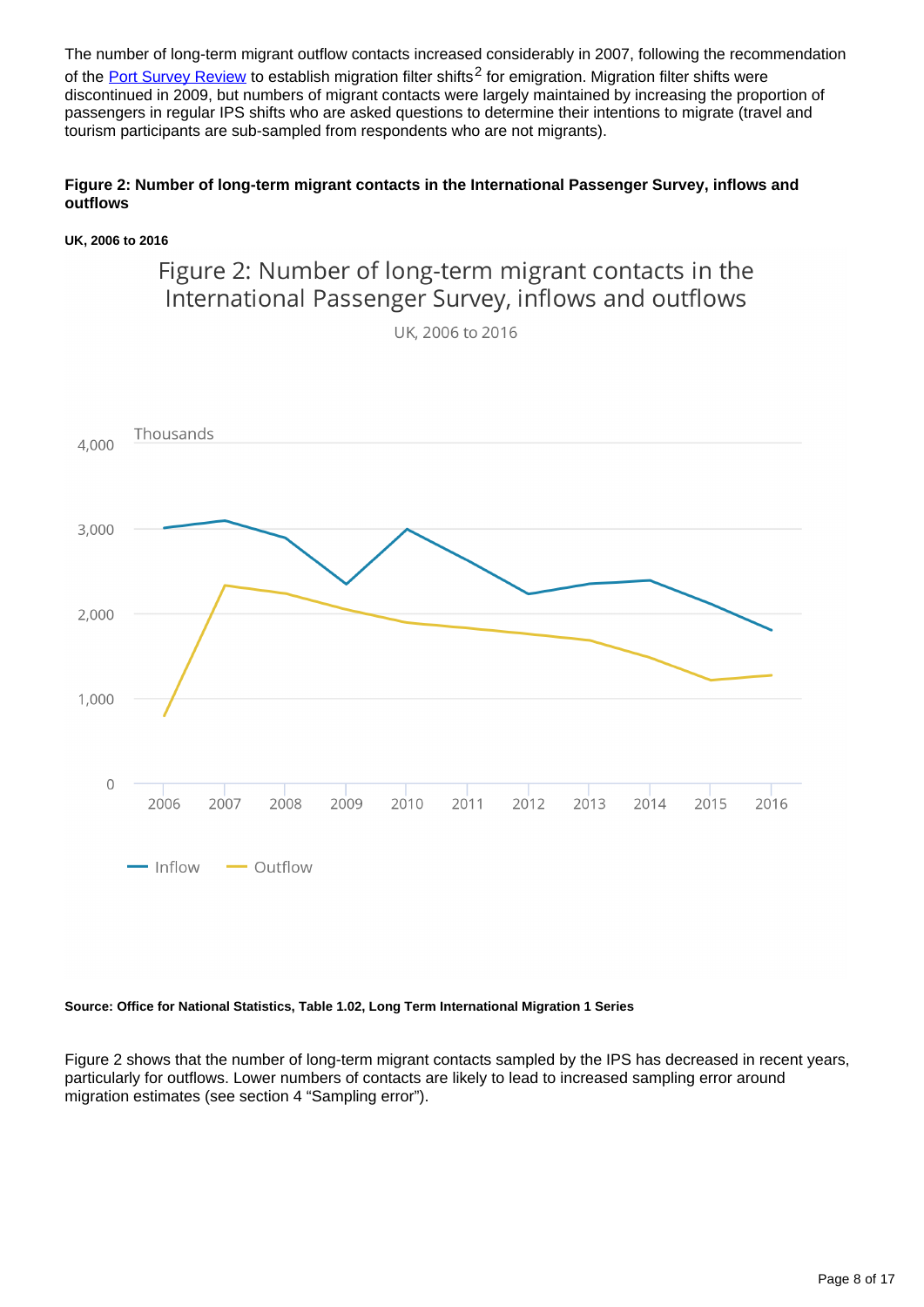One possible explanation for the declining number of IPS contacts is increased overall passenger flows through UK ports. The more passengers there are to sample, the less likely it is that long-term migrants (a very small proportion of overall passenger flows) will be identified. The CAA data and other sources of data for measuring traffic flows show that total passenger flows to and from the UK increased by 21% between 2011 and 2016, from 223 million to 269 million. It has mainly been air traffic contributing to the increase in passenger flows, although tunnel passenger numbers have also increased slightly. When compared with 2015 traffic flow, both 2016 sea and tunnel traffic have decreased, whilst 2016 air traffic has increased by 8%. As mentioned previously, not all these passengers are eligible for IPS interview.

A sample optimisation exercise, designed to ensure the IPS sample is designed as efficiently and effectively as possible, was implemented in October 2016. Changes were made in the numbers of shifts conducted across sites and some smaller ports<sup>3</sup> were removed from the IPS sample, because the characteristics of passengers from these ports were sufficiently represented by passengers at other ports. Migration filter shifts were reintroduced at main sites in October 2016 to increase the precision of IPS migration estimates. We are monitoring the effect of the optimisation exercise on the sample and will report further in 2018 when we have a full year's worth of data.

In summary, the IPS identifies between 3,000 and 4,000 long-term migrants from interviews with approximately 800,000 passengers each year. The number of long-term migrant contacts is subject to sampling variation and has decreased slightly in recent years, reflecting higher passenger flows that make it less likely for long-term migrants to be sampled.

#### **Notes for: International Passenger Survey coverage**

- 1. Estimates of Long-Term International Migration (LTIM) use other sources of data to cover these routes. Please refer to the [LTIM Methodology Document](https://www.ons.gov.uk/peoplepopulationandcommunity/populationandmigration/internationalmigration/methodologies/longterminternationalmigrationestimatesmethodology) for further information.
- 2. Migrant filter shifts are IPS interviewing shifts aimed specifically at boosting the number of migrant contacts.
- 3. From April 2016, Bournemouth and Prestwick airports, Ashford and Ebbsfleet on the Eurostar route as well as Plymouth – Roscoff and Plymouth – Santander sea routes were removed from the IPS sample.

## <span id="page-8-0"></span>**3 . How many people respond to the survey?**

The overall International Passenger Survey (IPS) response rate (complete and partial interviews) for the 2016 IPS was 74.5%. Response rates vary across routes, as shown in Table 5.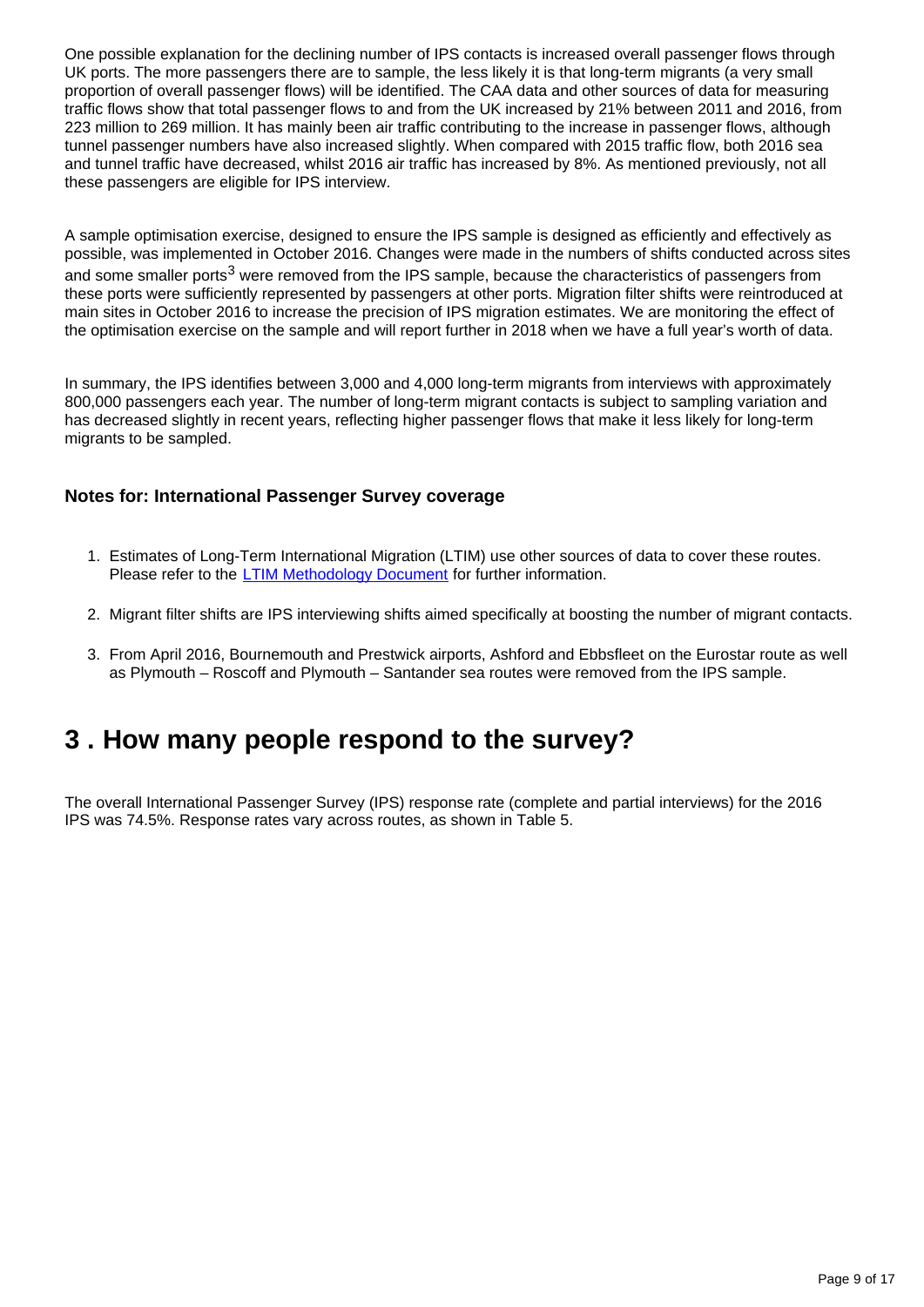| Route type Direction |            | Complete and partial response rate (%) |      |
|----------------------|------------|----------------------------------------|------|
|                      |            | 2015                                   | 2016 |
| Air                  | Arrivals   | 76.1                                   | 71.4 |
|                      | Departures | 79.3                                   | 75.2 |
|                      | Total      | 77.9                                   | 73.6 |
| Sea                  | Arrivals   | 84.7                                   | 85   |
|                      | Departures | 81.9                                   | 85.2 |
|                      | Total      | 83.2                                   | 85.1 |
| Tunnel               | Arrivals   | 76                                     | 69.3 |
|                      | Departures | 82.3                                   | 86.2 |
|                      | Total      | 79                                     | 77.1 |
| Total                | Arrivals   | 76.8                                   | 72.1 |
|                      | Departures | 79.7                                   | 76.3 |
|                      | Total      | 78.4                                   | 74.5 |

Source: Office for National Statistics, International Passenger Survey

It should be noted that a response rate of 74.5% does not mean that 25.5% of passengers approached to participate in the IPS refused to answer the survey. Around 70% of non-response is due to non-contacts and only around 5% of passengers approached provide a minimum response or refuse to take part. A complex weighting system (described in the [International Passenger Survey methodology\)](https://www.ons.gov.uk/peoplepopulationandcommunity/leisureandtourism/methodologies/internationalpassengersurveymethodology) takes account of all minimum responses and non-response in the IPS.

#### **Non-contacts**

Sometimes a passenger is sampled, but there is no interviewer available to approach them for an interview as they are likely to be interviewing other passengers. Passengers are systematically chosen for interview using a pre-set interval (for example, every 1 in 20) and cannot be substituted if an interviewer is not available. Sudden fast flows of passengers are common at some ports, for example, when a train arrives at St Pancras International. This number of non-contacts is unlikely to skew the profile of the IPS sample as their occurrence is independent of the characteristics of the passengers.

A small proportion of passengers (3.1% in 2016) are not being contacted for other reasons, for example, if they are using their mobile phone (it is IPS policy not to interrupt passengers when they are on the phone). Analysis by port shows that Heathrow airport has a higher number of non-contacts (5%).

### **Ineligible passengers**

Some of the individuals who cross IPS counting lines are ineligible to participate in the IPS, for example, if they are travelling on a flight to another destination within the UK, or are flight crew members or airport employees.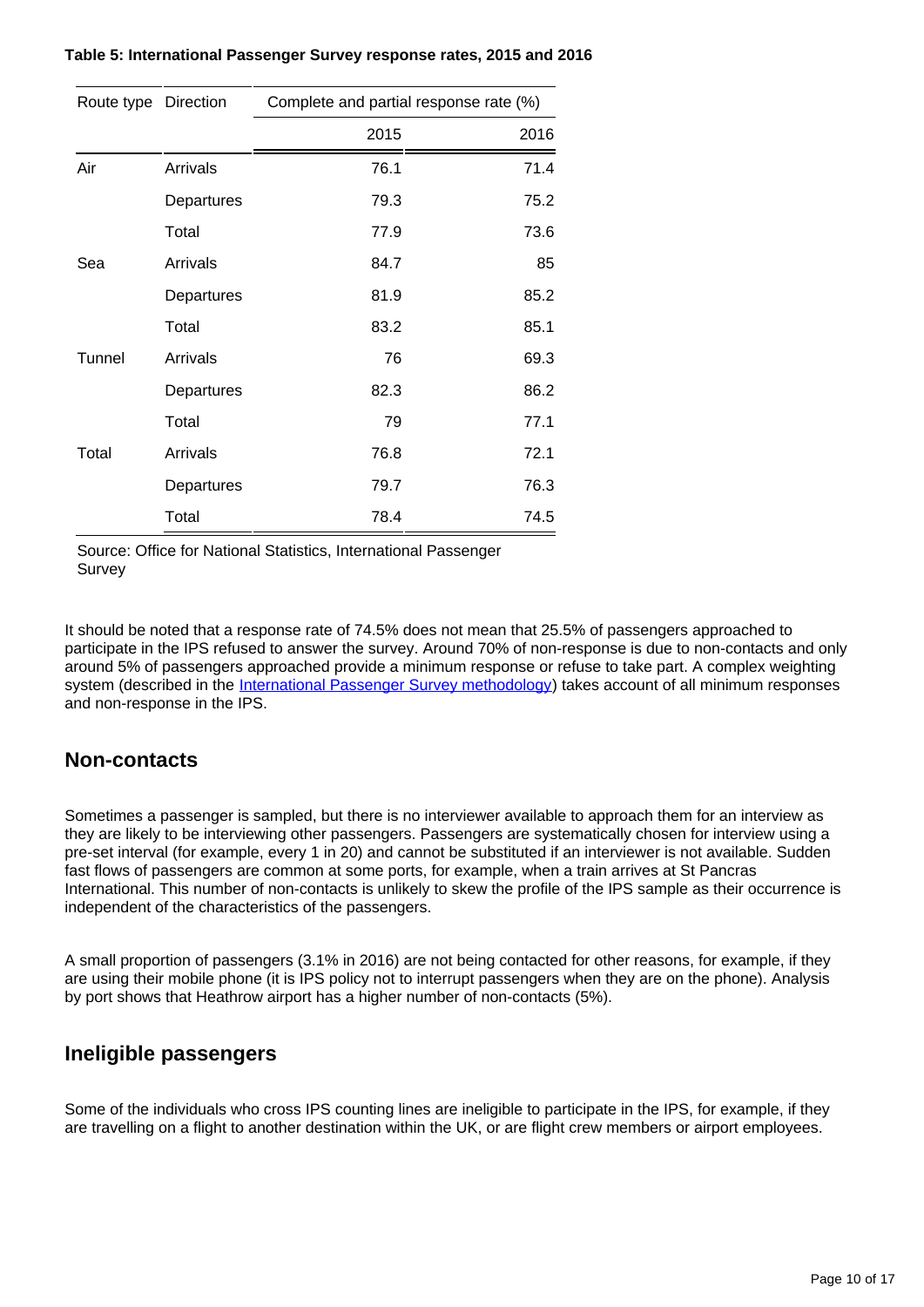#### **Minimum responses and refusals**

Minimum responses are used in the calculation of the number of visits to and from the UK, but cannot be used to estimate migration unless length of stay is collected. From 2015, interviewers have been encouraged to collect length of stay from respondents whenever possible even where the result is only a minimum response. Analysis by port shows that in 2016, 4.1% of interviews at Heathrow resulted in minimum responses, compared to 2.6% of interviews overall.

Heathrow also has a higher proportion of refusals at 2.4%, in comparison with the overall IPS refusal rate of 2.0%. Although refusals and minimums are higher at Heathrow compared with other ports, the overall rates of minimum responses and refusals for the IPS are still low, accounting for around 5% of cases. The response rate to the IPS remains high (74.5%).

### **Non-English speaking passengers**

It is important that the IPS collects information from non-English speaking passengers, as these people may have different characteristics to English speaking passengers. IPS interviewers are provided with specific guidance and prompts for interviewing passengers whose first language is not English. The IPS team also produce foreign language sheets for use by non-English speaking passengers. IPS interviewers use these to guide the respondents through the questionnaire. Interviewing passengers who do not speak English can be a challenge, but interviewers are skilled at obtaining the required information.

## <span id="page-10-0"></span>**4 . How reliable are migration estimates from the International Passenger Survey?**

There are two broad types of variability associated with migration estimates from the International Passenger Survey (IPS). These are: variability because of the many different samples that could have been drawn during the interview period (known as "sampling error"); and variability due to other factors ("non-sampling error").

### **Non-sampling error**

Non-sampling error is when those who respond to the survey have different characteristics to those who do not respond. The weighting applied to the estimates of total passenger flows accounts for those who do not respond, but if their migration characteristics are different in some way then non-response bias would occur. Measurement error would be introduced, for example, if respondents provide incorrect information to the IPS interviewers. Confidence intervals do not take account of non-sampling errors such as non-response bias and measurement errors.

### **Sampling error**

As is the case with all sample surveys, the estimates produced from the IPS are based upon one of a number of samples that could have been drawn during the interview period. This means that there is a degree of variability around the estimates produced. Since 2012, migration estimates based on the IPS have been accompanied by confidence intervals, which provide a measure of the uncertainty around an estimate.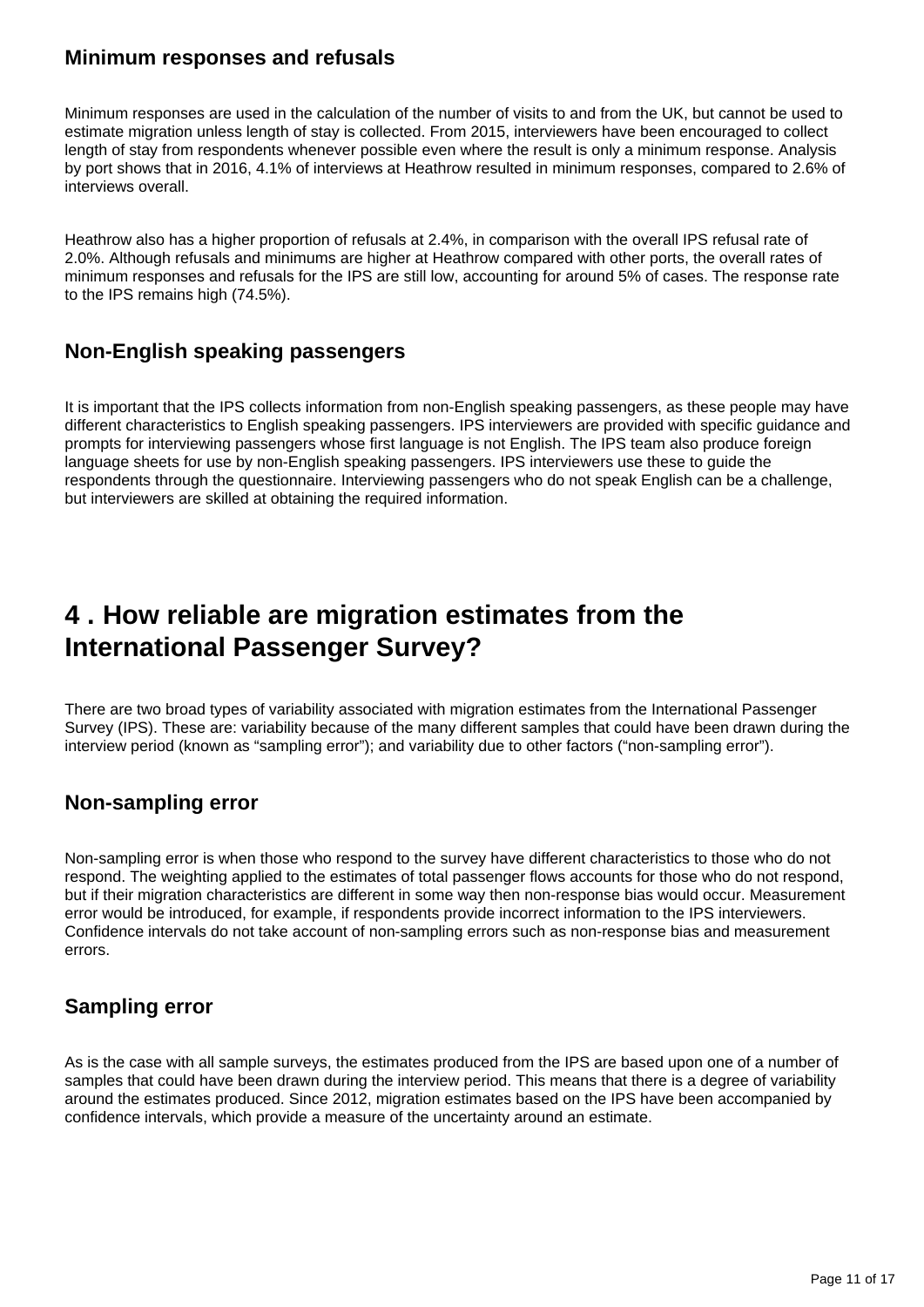The widely accepted 95% confidence interval is used, meaning that over many sampling repetitions under the same conditions, we would expect the confidence interval to contain the true value 95 times out of 100. Equivalently, we can say that there would be a 1 in 20 chance that the true value would lie outside of the range of the 95% confidence interval. Because of this variation, changes in estimates between survey years or between population sub-groups may occur by chance. In other words, the change may simply be due to which passengers were randomly selected for interview. We are able to measure whether this is likely to be the case using standard statistical tests at the 5% level of "statistical significance". The phrase "statistically significant at the 5% level" indicates that the change we are seeing in the data is very likely to represent a real change and has not occurred by chance.

Confidence intervals are reported in the [accompanying datasets](https://www.ons.gov.uk/peoplepopulationandcommunity/populationandmigration/internationalmigration/datasets/migrationstatisticsquarterlyreportprovisionallongterminternationalmigrationltimestimates). Users are advised to be cautious when making inferences from estimates with relatively large confidence intervals. For immigration and emigration estimates where the lower confidence interval is below zero, users should assume the estimate is above zero.

For more information on the accuracy of these statistics, comparing different data sources, and the difference between provisional and final figures, please see the [International migration methodology](https://www.ons.gov.uk/peoplepopulationandcommunity/populationandmigration/internationalmigration/methodologies/internationalmigrationmethodology).

## <span id="page-11-0"></span>**5 . What plans are there for improving migration statistics?**

#### **International Passenger Survey (IPS) development**

The International Passenger Survey (IPS) is subject to an ongoing programme of development, including the introduction of an optimised sample in October 2016, a modernised data collection approach from August 2017 and updated weighting adjustments, which will be introduced in April 2019. This IPS sample optimisation and data collection modernisation is further described in the [Report on international migration data sources.](https://www.ons.gov.uk/peoplepopulationandcommunity/populationandmigration/internationalmigration/articles/reportonthecomplexityandqualityofinternationalmigrationstatistics/july2018)

In September 2017, we implemented a seven-month programme to phase out our old paper-based data collection approach on the IPS and phase in a new tablet-based approach with roll-out complete at all data collection sites by April 2018.

On 17 May 2018, we announced the postponement of the regular quarterly long-term international migration statistics. This was because of an issue that was traced to the temporary processing change that was implemented as part of the move to tablet-based data collection. The issue does not relate to data collected from new tablets but to processing of the remaining paper-based questionnaires. To ensure full confidence in the data and to allow further review of the recent changes implemented in the IPS data collection and processing systems, an independent assurance review was commissioned. The results of this review, ongoing developments and the impact on international migration estimates are described in the [Report on international migration data sources](https://www.ons.gov.uk/peoplepopulationandcommunity/populationandmigration/internationalmigration/articles/reportonthecomplexityandqualityofinternationalmigrationstatistics/july2018).

#### **Future development plans**

In relation to migration statistics, the International Passenger Survey (IPS) was designed for measuring total migration flows into and out of the UK in addition to some characteristics. However, the growing need for more information on the impact of international migration on the economy, labour market, services, housing and other themes in the UK cannot be fully met by the IPS.

In May 2018, we provided an update on our [transformation work](https://www.ons.gov.uk/peoplepopulationandcommunity/populationandmigration/internationalmigration/articles/migrationstatisticstransformationupdate/2018-05-24), which has been using opportunities available from the Digital Economy Act (2017) to access and link administrative data sources across government. This new evidence base will provide much better statistical information on international immigrants who interact with administrative systems and linking these sources together will provide a richer picture to inform public and policy debate. It should be noted that the IPS will continue to be essential as a leading indicator of migration patterns and the administrative sources could enhance the intentions-based IPS estimates.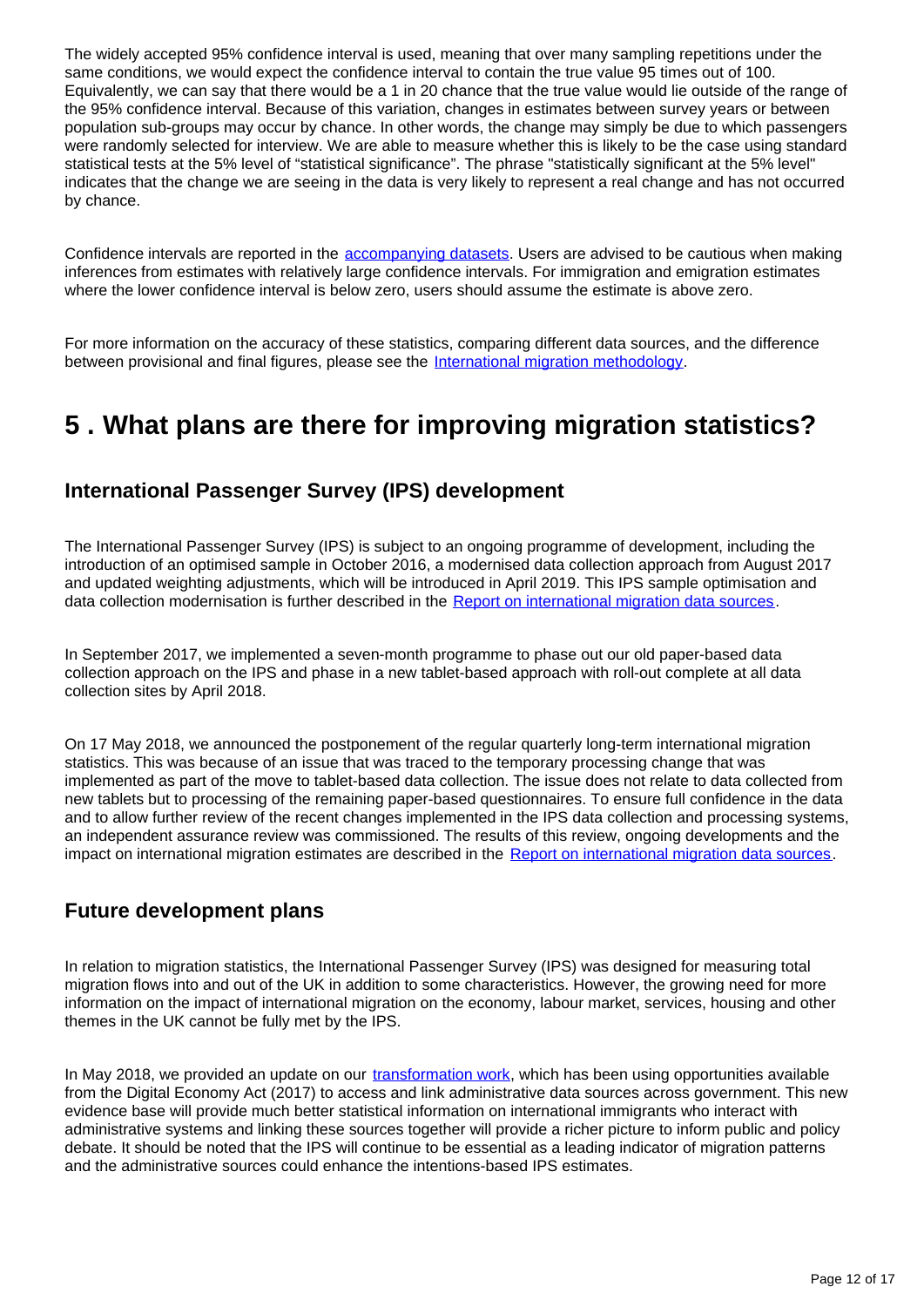## <span id="page-12-0"></span>**6 . How do international migration statistics from the International Passenger Survey compare with those from other sources?**

All sources of international migration statistics are valuable in their own right and provide us with an understanding of the flows of international migrants, as well as the numbers of international migrants in the household population. For information about the variations between different sources of migration data, please refer to the [note on the comparability of migration sources](https://www.ons.gov.uk/peoplepopulationandcommunity/populationandmigration/internationalmigration/articles/comparingsourcesofinternationalmigrationstatistics/december2016), which summarises the main differences between sources of international migration statistics and provides links to further information.

How do other countries measure long-term immigration?

It is important to recognise the differences between the UK and other countries in the way in which long-term immigration is defined and measured.

In this section eight countries are considered, Australia, Canada, Cyprus, Germany, Italy, New Zealand, Poland and Spain, illustrating the varying ways of defining and measuring long-term immigration.

### **Definitions**

According to the United Nations (UN), a long-term migrant is defined as:

"A person who moves to a country other than that of his or her usual residence for a period of at least a year (12 months), so that the country of destination effectively becomes his or her new country of usual residence." Countries such as the UK, Cyprus, Germany, Italy and Spain apply the UN definition of a long-term migrant, while other countries such as Poland use the "establishment of permanent residence" as the basis of their definition. Other countries such as Canada define the immigrant population based on their permanent or temporary status in the country, rather than on their minimum length of stay.

### **Measuring migration**

The UK estimates long-term immigration based on data from the International Passenger Survey (IPS) that records people's intentions of stay. This is supplemented by adjustments for asylum seekers and their dependants, flows into and out of Northern Ireland and an adjustment to account for people who change their intentions. Estimates do not include military and diplomatic personnel. However, apart from Cyprus, the UK is the only country in Europe to use a border survey as the basis for estimating long-term immigration.

The other European countries we review (Germany, Italy, Poland and Spain) base their immigration estimates, at least in part, on the recordings of the relevant population registers. Other countries such as Australia use a criteria-led visa system to grant migrants permanent residence.

Table 6 explains the differences and similarities in the definitional and measuring processes in more detail.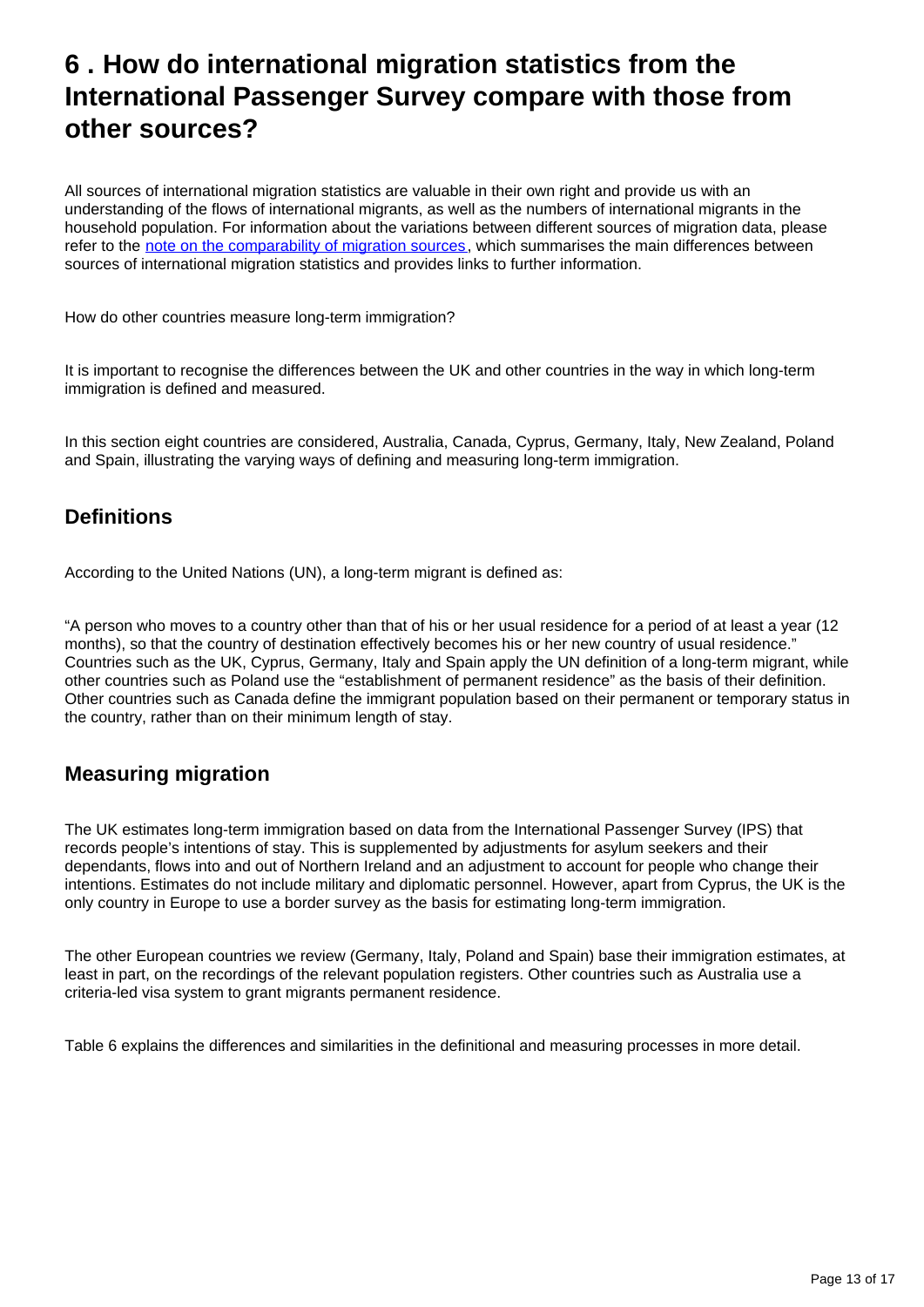#### **Table 6: How other countries define and measure long-term immigration**

| Country               | Definition of a long-term migrant                                                                                                                                                                                                                                                                                        | How long-term immigration is measured?                                                                                                                                                                                                                                                                                                                                                                                                                                                                                                                                     |
|-----------------------|--------------------------------------------------------------------------------------------------------------------------------------------------------------------------------------------------------------------------------------------------------------------------------------------------------------------------|----------------------------------------------------------------------------------------------------------------------------------------------------------------------------------------------------------------------------------------------------------------------------------------------------------------------------------------------------------------------------------------------------------------------------------------------------------------------------------------------------------------------------------------------------------------------------|
| Australia             | The Department of Immigration<br>and Border Protection (DIBP)<br>data define long-term<br>immigrants as those granted<br>permanent visa status in a given<br>year (except immigrants from<br>New Zealand, who have the<br>right to live and work in<br>Australia). Visitors to Australia<br>are given "temporary visas". | Under the "Australia Migration Programme" any person is<br>able to apply for permanent residence in Australia. However,<br>the programme is selective and migrants are selected through<br>three streams: skills, family and special eligibility. The<br>government sets a limit on the number of people who can<br>enter under the programme on an annual basis.                                                                                                                                                                                                          |
| Canada                | Statistics Canada does not<br>define the immigrant population<br>based on their minimum length<br>of stay in the country, but on<br>their permanent or temporary<br>status in the country.                                                                                                                               | Statistics Canada differentiates between "immigrants" and<br>"non-permanent residents". An "immigrant" is defined as<br>someone who has been granted the legal right to stay in the<br>country or as someone who has been "naturalised". A "non-<br>permanent resident" is a person who is lawfully in Canada on<br>a temporary basis under the authority of a valid document, for<br>example, a work permit. Annual administrative data and five-<br>yearly census data are used to provide information about the<br>numbers of landed immigrants or permanent residents. |
| Cyprus                | Uses the UN definition                                                                                                                                                                                                                                                                                                   | Cyprus uses a similar system to the UK, via a survey to ask<br>people entering the country about their intentions of stay. The<br>Statistical Service of Cyprus then uses the data from this<br>survey to make an estimate about the number of immigrants<br>arriving in the country.                                                                                                                                                                                                                                                                                      |
| Germany               | Uses the UN definition                                                                                                                                                                                                                                                                                                   | To measure long-term immigration, Destatis uses the German<br>National Register of Foreigners. The Register estimates the<br>intention of stay of migrants by using the information on the<br>register about long-term and short-term migrants the year<br>before the reference year as a basis.                                                                                                                                                                                                                                                                           |
| Italy                 | Uses the UN definition                                                                                                                                                                                                                                                                                                   | Istat measures international migration using a population<br>register. A pre-requisite of registration is a residence permit,<br>with an ongoing requirement for regular demonstrations of<br>continuous residence by the migrant in the municipality in<br>which they reside.                                                                                                                                                                                                                                                                                             |
| <b>New</b><br>Zealand | New Zealand classifies people<br>as having "migrant status" if<br>they have spent 12 months out<br>of a continuous 16 months<br>residing in the country.                                                                                                                                                                 | Statistics New Zealand adds people who have "migrant<br>status" to the country's resident population. Statistics New<br>Zealand currently uses landing cards, but is switching to<br>electronic data collection.                                                                                                                                                                                                                                                                                                                                                           |
| Poland                | Poland uses the "establishment"<br>of permanent residence" as the<br>defining feature of a long-term<br>immigrant.                                                                                                                                                                                                       | The Central Statistical Office of Poland uses a population<br>register to measure long-term immigration, registering people<br>arriving in Poland for permanent residence on the register.<br>Poland also uses a statistical survey, which gives information<br>about the stocks of immigrants temporarily residing in Poland.<br>Poland also uses the c ensus to receive information about<br>migration stocks and flows.                                                                                                                                                 |
| Spain                 | Uses the UN definition                                                                                                                                                                                                                                                                                                   | The migration statistics that the Instituto Nacional de<br>Estadística collects are based on registrations and de-<br>registrations on the Municipal Register.                                                                                                                                                                                                                                                                                                                                                                                                             |

| Table 6: How other countries define and measure long-term immigration |  |  |  |  |
|-----------------------------------------------------------------------|--|--|--|--|
|                                                                       |  |  |  |  |

Source: Office for National Statistics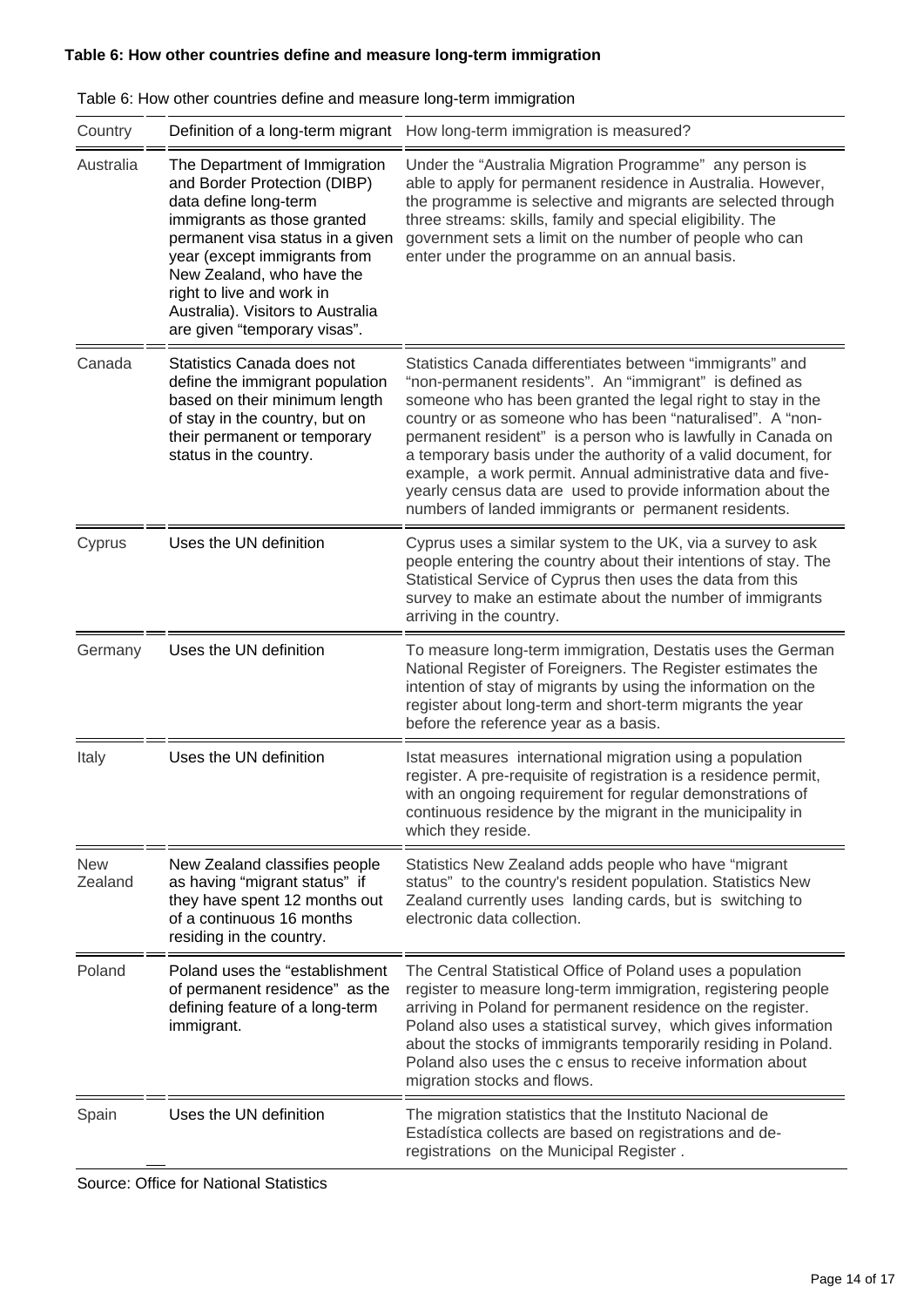The different ways in which countries define long-term immigration present inconsistencies when comparing other countries' migration data with UK migration data. In addition, simple comparisons of annual immigration between countries can be difficult as countries can submit their data at different times of the year and collect it for different reference periods.

There are challenges in the measurement of migration, which Table 7, in part, demonstrates. One of the ways countries may check the accuracy of their migration data would be to compare flows and stocks from countries of origin with the relevant countries' data. However, the lack of harmonisation in the definitions and methodologies makes this a problematic task.

Table 7 considers the advantages and disadvantages of population registers, visa systems and border surveys to measure long-term immigration.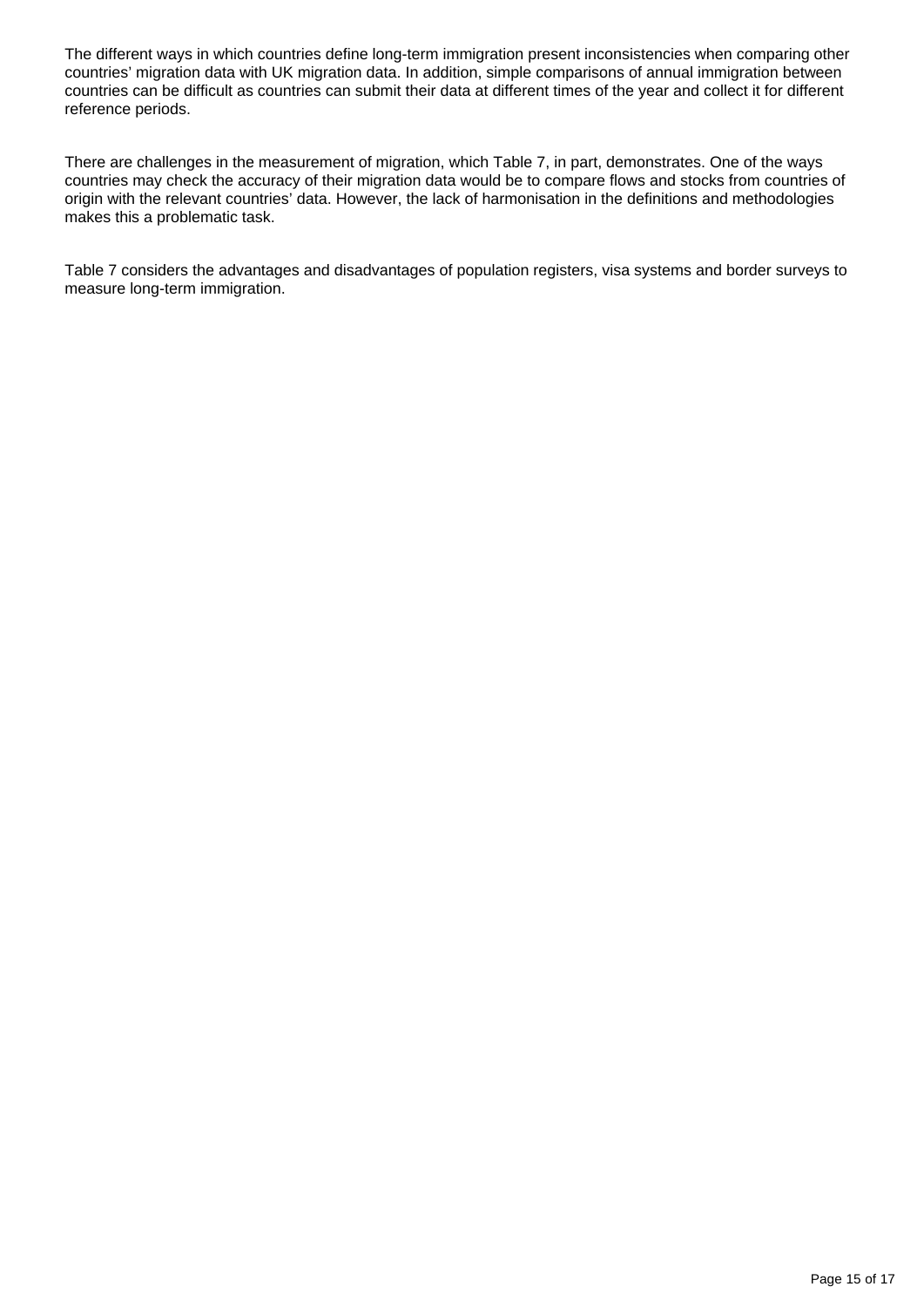| Method of<br>measurement | Potential advantages                                                                                                                                                                           | Potential disadvantages                                                                                                                                                                                   |  |  |  |
|--------------------------|------------------------------------------------------------------------------------------------------------------------------------------------------------------------------------------------|-----------------------------------------------------------------------------------------------------------------------------------------------------------------------------------------------------------|--|--|--|
| Population<br>registers  | It covers more of the population than<br>a sample survey.                                                                                                                                      | Population registers may include both<br>short- and long-term immigrants, which could<br>potentially confuse public spending planning.                                                                    |  |  |  |
|                          | It would provide a firmer basis for<br>other statistics, for example, working out<br>the size of the population.                                                                               | In some cases, there may be little<br>incentive to de-registering when emigrating,<br>since there can be some benefits to remaining<br>on the register, such as entitlements to<br>benefits and services. |  |  |  |
|                          | It provides local authorities with<br>reliable information about local migration<br>and population change, allowing the<br>councils and the government to plan public<br>spending effectively. | There may be lags between individuals<br>arriving in the country and registering, and<br>leaving the country and de-registering.                                                                          |  |  |  |
| Visa system              | It should give authorities a clear<br>understanding of how many people are in<br>the country and for how long.                                                                                 | A visa expiry date does not always mean<br>that a person will emigrate at that time.                                                                                                                      |  |  |  |
|                          | It provides reliable information about<br>migration patterns at a national level, which<br>allows governments to plan public spending<br>effectively and control immigration.                  | It requires a great deal of<br>administration for the system to function<br>properly and effectively.                                                                                                     |  |  |  |
|                          | Visa type (and changes in visa type<br>over time) may indicate why migrants are<br>immigrating to the country.                                                                                 |                                                                                                                                                                                                           |  |  |  |
| Border survey .          | Given the processes in place in the<br>UK, it is the best method available to<br>measure long-term immigration.                                                                                | There are sampling and non-sampling<br>errors around the estimates provided by a<br>border survey.                                                                                                        |  |  |  |
|                          | Using a border survey often means<br>that you can separate long- and short-term<br>immigration, helping councils and<br>governments to plan more effectively.                                  | Although adjustments are made for this,<br>there is the potential that a border survey<br>based on intentions of stay could result in<br>intentions not always matching reality.                          |  |  |  |
|                          | A border survey allows authorities to<br>collect richer information about migration<br>characteristics.                                                                                        |                                                                                                                                                                                                           |  |  |  |

#### **Table 7: The advantages and disadvantages of the measures of long-term immigration**

Source: Office for National Statistics

We have previously published an article [comparing international estimates of long-term migration](http://webarchive.nationalarchives.gov.uk/20160108033613/http:/www.ons.gov.uk/ons/dcp171776_387273.pdf) (PDF, 383.87 KB) in 2014.